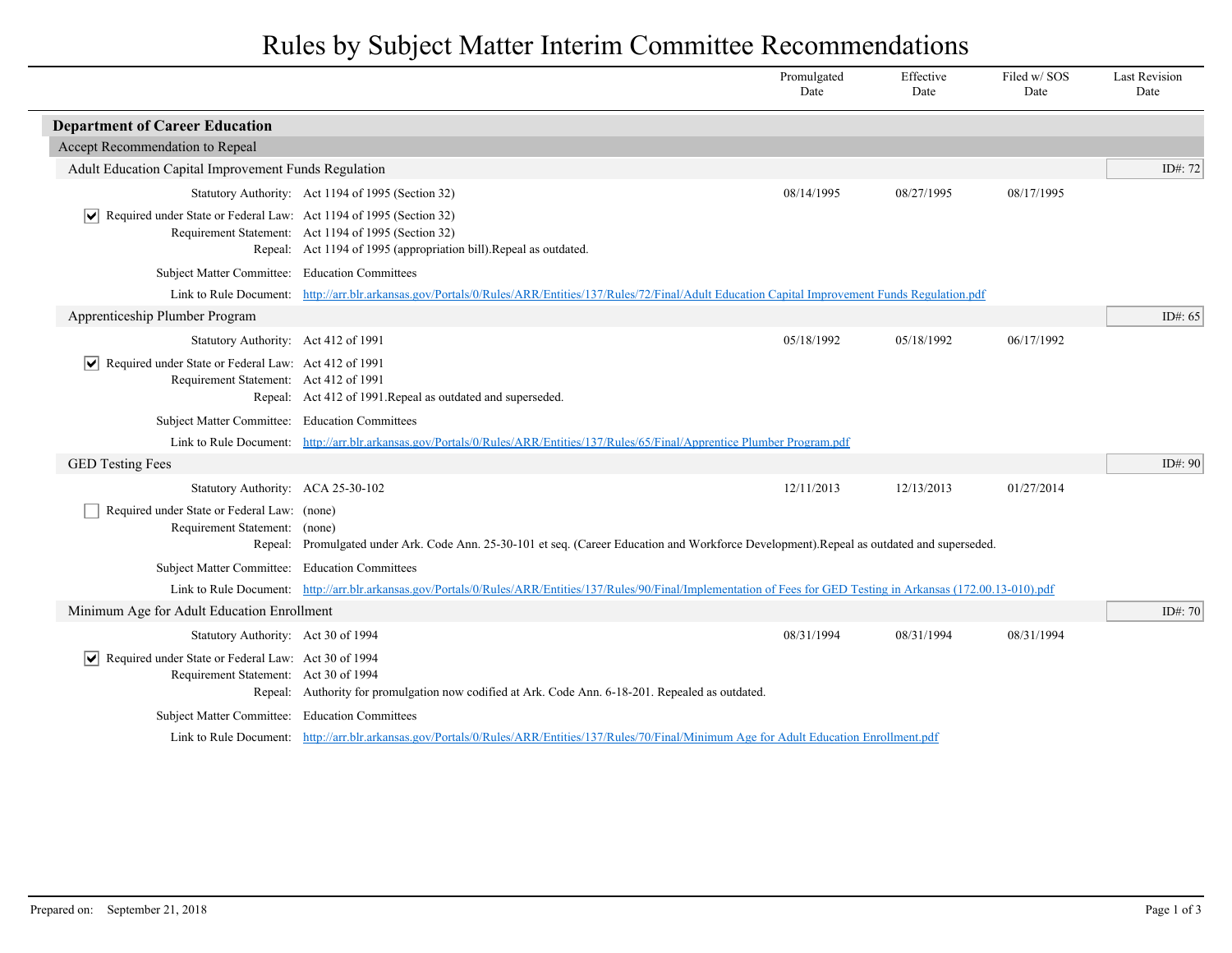## Rules by Subject Matter Interim Committee Recommendations

|                                                                                                                                                            |                                                                                                                                                                                                                                                                                                               | Promulgated<br>Date | Effective<br>Date | Filed w/SOS<br>Date | <b>Last Revision</b><br>Date |
|------------------------------------------------------------------------------------------------------------------------------------------------------------|---------------------------------------------------------------------------------------------------------------------------------------------------------------------------------------------------------------------------------------------------------------------------------------------------------------|---------------------|-------------------|---------------------|------------------------------|
|                                                                                                                                                            | Policies and Procedures for Local Secondary Vocational Programs & Secondary Vocational Centers                                                                                                                                                                                                                |                     |                   |                     | ID#: 86                      |
| Statutory Authority: ACA 25-30-102                                                                                                                         |                                                                                                                                                                                                                                                                                                               | 08/25/2000          | 09/04/2000        | 08/25/2000          | 12/19/2003                   |
| $ \mathbf{v} $ Required under State or Federal Law: ACA 25-30-102<br>Requirement Statement: ACA 25-30-102                                                  | Repeal: Promulgated under Ark. Code Ann. 25-30-101 et seq. (Career Education and Workforce Development). Repealed as outdated.                                                                                                                                                                                |                     |                   |                     |                              |
|                                                                                                                                                            | Subject Matter Committee: Education Committees                                                                                                                                                                                                                                                                |                     |                   |                     |                              |
|                                                                                                                                                            | Link to Rule Document: http://arr.blr.arkansas.gov/Portals/0/Rules/ARR/Entities/137/Rules/86/Final/Local Secondary Vocational Programs & Secondary Vocational Centers (172.00.03-003).pdf                                                                                                                     |                     |                   |                     |                              |
|                                                                                                                                                            | Program Polices and Procedures for Secondary, Adult Skills Training, and Vocational Centers                                                                                                                                                                                                                   |                     |                   |                     | ID#: 66                      |
|                                                                                                                                                            | Statutory Authority: Act 64 of 1981 as Amended; ACA 25-30-102                                                                                                                                                                                                                                                 | 10/11/1993          | 10/11/1993        | 10/26/1993          | 10/25/2004                   |
|                                                                                                                                                            | $ \mathbf{v} $ Required under State or Federal Law: Act 64 of 1981 as Amended; ACA 25-30-102<br>Requirement Statement: Act 64 of 1981 as Amended; ACA 25-30-102<br>Repeal: Promulgated under Ark. Code Ann. 25-30-101 et seq. (Career Education and Workforce Development).Repeal as outdated and superseded. |                     |                   |                     |                              |
| Subject Matter Committee: Education Committees                                                                                                             |                                                                                                                                                                                                                                                                                                               |                     |                   |                     |                              |
| Link to Rule Document:                                                                                                                                     | http://arr.blr.arkansas.gov/Portals/0/Rules/ARR/Entities/137/Rules/66/Final/Policies and Procedures for Career and Technical Education - Secondary Programs Adult Skill Training<br>$(172.00.04 - 003)$ .pdf                                                                                                  |                     |                   |                     |                              |
| Rules and Regulations Associated with Employer Income Tax Credits for Youth Apprenticeships/Work-Based Learning Programs under Act 1168 of 1997            |                                                                                                                                                                                                                                                                                                               |                     |                   |                     |                              |
| Statutory Authority: Act 1168 of 1997                                                                                                                      |                                                                                                                                                                                                                                                                                                               | 12/17/1997          | 12/28/1997        | 12/18/1997          |                              |
| $ \mathbf{v} $ Required under State or Federal Law: Act 1168 of 1997<br>Requirement Statement: Act 1168 of 1997                                            | Repeal: Required by Ark. Code Ann. 26-51-509 ("Youth Apprenticeship Program"), but now repealed. Repeal as outdated and superseded.                                                                                                                                                                           |                     |                   |                     |                              |
|                                                                                                                                                            | Subject Matter Committee: Education Committees<br>Link to Rule Document: http://arr.blr.arkansas.gov/Portals/0/Rules/ARR/Entities/137/Rules/80/Final/Rules & Regulations Associated with Employer Incom Tax Credits.pdf                                                                                       |                     |                   |                     |                              |
|                                                                                                                                                            |                                                                                                                                                                                                                                                                                                               |                     |                   |                     |                              |
| Rules and Regulations Associated with Equipment for New Program Start-up, Equipment for Upgrading Vocational Programs and Short-term Adult Skills Training |                                                                                                                                                                                                                                                                                                               |                     |                   |                     | ID#: 75                      |
|                                                                                                                                                            | Statutory Authority: Act 1194 of 1995; ACA 6-51-231; Act 1361 of 1997                                                                                                                                                                                                                                         | 03/11/1996          | 07/01/1996        | 03/27/1996          | 12/28/1997                   |
| $ \mathbf{v} $ Required under State or Federal Law: Act 1194 of 1995<br>Requirement Statement: Act 1194 of 1995                                            | Repeal: Act 1194 of 1995 (appropriation bill). Repeal as obsolete.                                                                                                                                                                                                                                            |                     |                   |                     |                              |
| Subject Matter Committee: Education Committees                                                                                                             |                                                                                                                                                                                                                                                                                                               |                     |                   |                     |                              |
|                                                                                                                                                            | Link to Rule Document: http://arr.blr.arkansas.gov/Portals/0/Rules/ARR/Entities/137/Rules/75/Final/Rules & Regulations Associated with Equipment for New Program Start-up & Equipment for<br><b>Upgrading Vocational Programs.pdf</b>                                                                         |                     |                   |                     |                              |
| Rules and Regulations for Apprentice Plumbers                                                                                                              |                                                                                                                                                                                                                                                                                                               |                     |                   |                     | ID#: 74                      |
|                                                                                                                                                            | Statutory Authority: ACA 17-31-401 to 408                                                                                                                                                                                                                                                                     | 12/11/1995          | 12/23/1995        | 12/13/1995          |                              |
| Required under State or Federal Law: ACA 17-31-401 to 408<br>Requirement Statement: ACA 17-31-401 to 408                                                   | Repeal: Current apprentice-plumber rules required by Ark. Code Ann. 17-38-401 et seq. Repeal as outdated and superseded.                                                                                                                                                                                      |                     |                   |                     |                              |
| Subject Matter Committee: Education Committees                                                                                                             |                                                                                                                                                                                                                                                                                                               |                     |                   |                     |                              |
|                                                                                                                                                            | Link to Rule Document: http://arr.blr.arkansas.gov/Portals/0/Rules/ARR/Entities/137/Rules/74/Final/Rules & Regulations for Apprentice Plumbers.pdf                                                                                                                                                            |                     |                   |                     |                              |